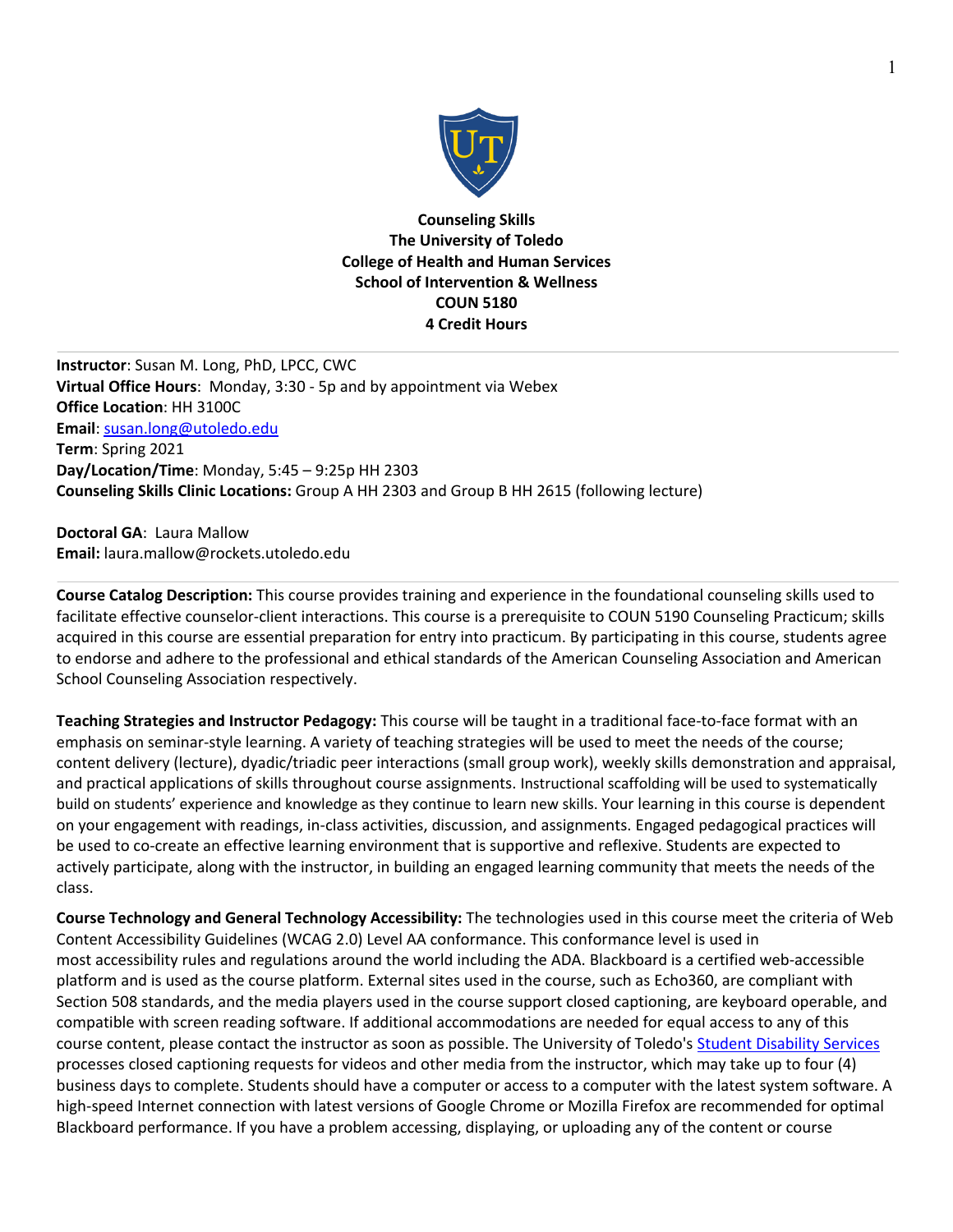assignment on the Blackboard, contact Learning Ventures at 419.530.8835 or by LiveChat for assistance. **Do not reach out to the instructor for technological support.**

**CACREP Standards (2016) and Course Contents:** This course is designed to meet the 2016 standards of the Council of Accreditation of Counseling and Related Educational Programs (CACREP).

| <b>Student Learning Outcomes</b>                                                                                                                                        | <b>CACREP Standard(s)</b><br>(2016)                                    | <b>Evidence</b>  | <b>Method of Assessment</b>                                                                                            |
|-------------------------------------------------------------------------------------------------------------------------------------------------------------------------|------------------------------------------------------------------------|------------------|------------------------------------------------------------------------------------------------------------------------|
| Students will be able to articulate<br>and understand the role of<br>counseling supervision in the<br>profession.                                                       | F.1.m. professional<br>counseling orientation<br>and ethical practice. | Week 1           | Role-Play Sessions<br>Skills Appraisal                                                                                 |
| Students will understand and<br>identify the multicultural<br>counseling competencies and the<br>help-seeking behaviors of diverse<br>clients.                          | F.2.b. and F.2.f. social<br>and cultural diversity.                    | Week 2           | MSJCCs Competencies/Group<br>Discussion<br>Role-Play Sessions<br>Skills Appraisal                                      |
| Students will understand<br>counselor characteristics and<br>behaviors that influence the<br>counseling process.                                                        | F.5.f. counseling and<br>helping relationships                         | Week $2 -$<br>14 | Role-Play Sessions<br>Skills Appraisal<br>Recording of Skills                                                          |
| Students will understand and<br>implement essential interviewing,<br>counseling, and case<br>conceptualization skills.                                                  | F.5.g counseling and<br>helping relationships.                         | Week $2 -$<br>14 | Role-Play Sessions<br>Skills Appraisal<br>Recording of Skills<br>Transcription                                         |
| Students will understand<br>developmental relevant<br>counseling treatment or<br>intervention plans.                                                                    | F.5.h counseling and<br>helping relationships.                         | Week 2           | Role-Play Sessions<br><b>Skills Appraisal</b><br><b>Recording of Skills</b>                                            |
| Students will understand suicide<br>prevention models and<br>strategies.                                                                                                | F.5.I counseling and<br>helping relationships.                         | Week 2           | Role-Play Sessions<br><b>Skills Appraisal</b><br>Recording of Skills                                                   |
| Students will understand crisis<br>intervention, trauma-informed,<br>and community-based strategies,<br>such as Psychological First Aid.                                | F.5.m counseling and<br>helping relationships                          | Week 14          | Content discussion<br>Article review                                                                                   |
| Students will be able to identify<br>and understand methods of<br>effectively preparing for and<br>conducting initial assessment.                                       | F.7.b assessment and<br>testing.                                       | Week 3           | Role-Play Sessions<br>Skills Appraisal<br>Recording of Skills                                                          |
| Students will understand,<br>identify, and be able to engage<br>procedures for assessing risk of<br>aggression or danger to others,<br>self-inflicted harm, or suicide. | F.7.c assessment and<br>testing,                                       | Week 4           | Role-Play Sessions<br>Skills Appraisal<br>Recording of Skills                                                          |
| Students will understand the<br>principles, models, and<br>documentation formats of<br>biopsychosocial case<br>conceptualization and treatment<br>planning.             | C.1.c clinical mental<br>health counseling<br>foundations              | Week $2 -$<br>12 | Role-Play Sessions<br>Skills Appraisal<br>Recording of Skills<br>In Class documentation and<br>treatment plan activity |
| Students will understand the<br>intake interview, mental status<br>evaluation, biopsychosocial<br>history, mental health history,                                       | C.3.a clinical mental<br>health counseling<br>practice                 | Week $2 -$<br>12 | Role-Play Sessions<br>Skills Appraisal<br>Recording of Skills                                                          |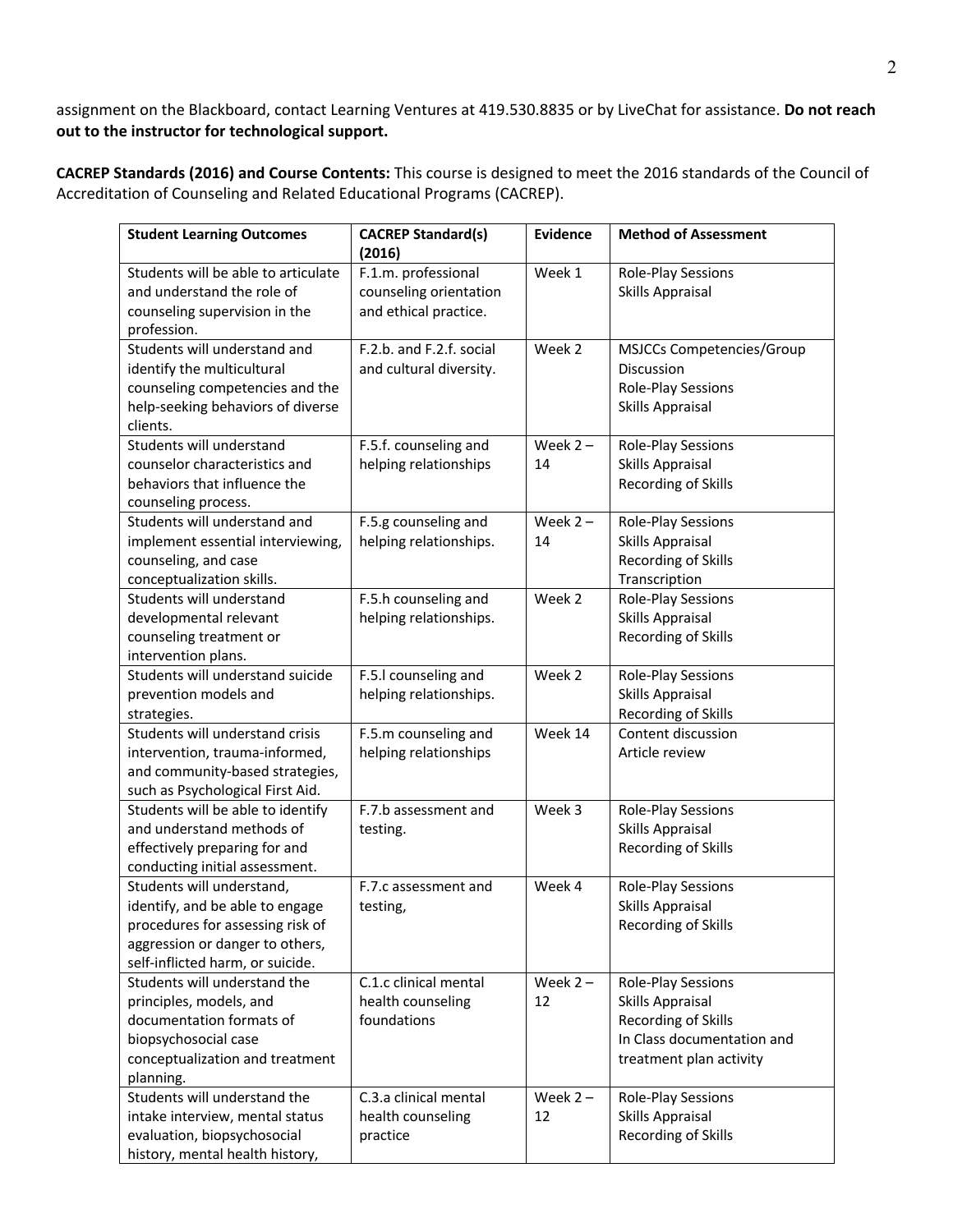| and psychological assessment for |  |  |
|----------------------------------|--|--|
| treatment planning and caseload  |  |  |
| management.                      |  |  |

**Prerequisites:** Enrollment in the master's program(s)in Counselor Education

## **Required Materials:**

1. Ivey, A. E., Ivey, M. B., & Zalaquett, C. P. (2018). Intentional interviewing and counseling: Facilitating client development in a multicultural society (9<sup>th</sup> ed.). Boston, MA: Cengage Learning.

\*Additional readings and media will be provided by the instructor.

# **Course and Institutional Polices:**

**Policy on late or unfinished assignments:** Late assignments are not accepted unless prior permission has been given by the instructor. **Note:** A grade of PR will not be awarded except under extraordinary circumstances, such as prolonged illness. If such circumstances arise, it is the student's responsibility to notify the instructor immediately and keep the instructor apprised of the situation. If all assignments are not received by the end of the examination period, the student may be awarded an Incomplete if the circumstances are supported and mutually discussed between the student and instructor. If the assignments are not received by the end of the next semester the Incomplete will be changed to an F. No assignments will be accepted after this date, in other words, the F will stand. Cheating, submitting work other than your own, or plagiarism (including self-plagiarism) may result in penalties ranging from an F in the course to expulsion from the university.

**Academic Dishonesty:** All students are subject to the University Policy Statement on Academic Dishonesty in the current University Catalog. Academic dishonesty will not be tolerated. Please read The University's Policy Statement on Academic Dishonesty.

**Policy on Extra Credit:** Extra credit will not be offered in this course. There are adequate opportunities for students to earn adequate points throughout the course structure.

**The University of Toledo's Missed Class Policy:** Please review the University's missed class policy here.

**Accommodation of student needs:** Students needing special arrangements for test taking, note taking, special print, or other considerations for successful completion of the course should discuss these needs with the instructor at the beginning of the course. Every effort will be made to make reasonable accommodations to facilitate student learning and performance.

**Americans with Disabilities Act:** The University of Toledo is committed to providing equal access to education for all students. If you have a documented disability or you believe you have a disability and would like information regarding academic accommodations/adjustments in this course, please contact the Student Disability Services Office at 419-530- 4981 (voice) or 419-530-2612 (TDD).

**Nondiscrimination on the Basis of Disability:** The University of Toledo is an equal opportunity educational institution. Please read The University's Policy Statement on Nondiscrimination on the Basis of Disability – Americans with Disabilities Act Compliance.

**Electronic devices:** Students may record lectures as long as this can be done unobtrusively. Communication devices must be turned to vibrate as a courtesy to others. Life happens, if you need to take a call please step out of the class and return as soon as you can. Laptops and tablets are to be used for course related work only. If electronic devices become an issue in this class the instructor will ask you to either (a) stow the electronic device or (b) remove yourself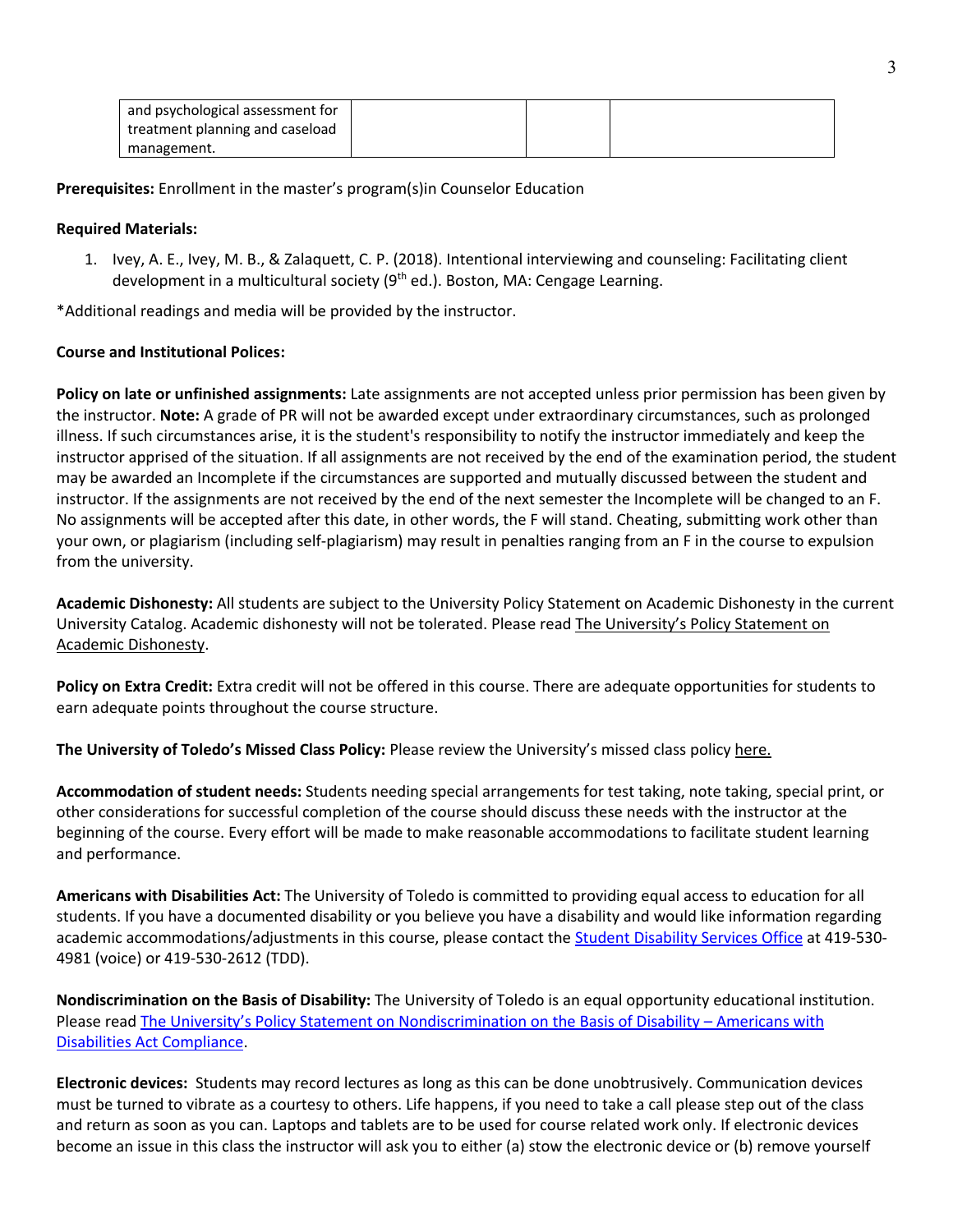### from the class.

**Confidentiality**: Students are expected to respect and maintain confidentiality and the right to privacy of fellow students and others. Examples, demonstrations, and practical exercises will be used for educational and training purposes. Confidentiality in a class cannot be guaranteed; however, it is expected within the course at all times. The ability to demonstrate respect of others in class is an important barometer of how you will relate to others including clients and colleagues. Remember this is a professional education and training program. If any concerns regarding confidentiality arise, the instructor should be notified immediately.

**Drop/Withdrawal**: Students who drop or withdraw from the course must notify the instructor in writing. Failure to notify the instructor shall result in the student being considered absent without leave from the class and the student shall be considered responsible for all work missed.

**Email**: The University of Toledo issues each student an official UT email address. This email address usually takes the form of **firstname.lastname@rockets.utoledo.edu**. All email communications about this class will be sent to and all communications from students should be sent from your official UT email address. Students will be expected to check this address regularly for official communications about this class. Email communications about this class will not be sent to personal email accounts and communications from personal email accounts may be blocked by UT spam filters.

**Instructor Email Access**: I recognize that I will receive requests and questions via email from you on a regular basis, therefore I have designated times when I will respond to emails. I will check and respond to your correspondence Monday through Friday, generally within 24 hours if not sooner. **I may not check into the online course system, email, or respond to you over the weekend.**

**Weather**: In the event of a major snow or ice storm or other inclement weather, the University will announce class cancellations, delay of classes and changes to administrative office hours through the UT Alert text messaging system, email, the UT home page at utoledo.edu, myUT.utoledo.edu, the UT snow line, 419.530.SNOW (7669), and on local radio and television stations. You can sign up for UT Alert at http://myUT.utoledo.edu. The University's policy is to remain open whenever possible to minimize interruption of teaching and research.

**Student Evaluations**: At the conclusion of the academic term, students will have an opportunity to evaluate the instructor and the course. This is done anonymously and used as a means to improve instruction, course content, and the overall curriculum. Your comments, suggestions, and feedback are taken seriously and contribute significantly to course and program improvement. You are strongly encouraged to complete a course evaluation.

**Statement on Diversity and Inclusion:** In concert with the University of Toledo's values and expectations, the students, faculty and staff within the College of Health and Human Services uphold the tenets pledged by the University to respect and value personal uniqueness and differences. Specifically, we will actively participate in the initiatives of the University to attract and retain diverse students, faculty and staff; to challenge stereotypes; and to promote sensitivity toward diversity and foster an environment of inclusion in all curricular and extra-curricular activities. The counseling profession is grounded in diversity and inclusion. Hence, all students enrolled in this course will be expected to be considerate of the thoughts and ideas of others**,** demonstrate accountability, integrity and honor in all course-related activities**,**  promote a collaborative and supportive educational environment**,** and treat every individual with kindness, dignity, and respect regardless of:

Race, Ethnicity, Religion, Sexual Orientation, Gender Identity, Gender Expression, Age, Impairment(s)/ Disability(ies), Political Views, Social Class / Socioeconomic Status, Linguistic Diversity, Nationality/Country of Origin, and Other Element(s) of Uniqueness**.**

Participants in this course will be expected to tolerate diverse views and foster an inclusive learning environment. Concerns about diversity and inclusion should be mentioned to the instructor immediately for rectification and repair. Students who do not behave in this way will be in direct conflict with the ACA *Code of Ethics* (2014) and those actions may require remediation with program faculty. You can visit the University of Toledo's webpage on diversity and inclusion here.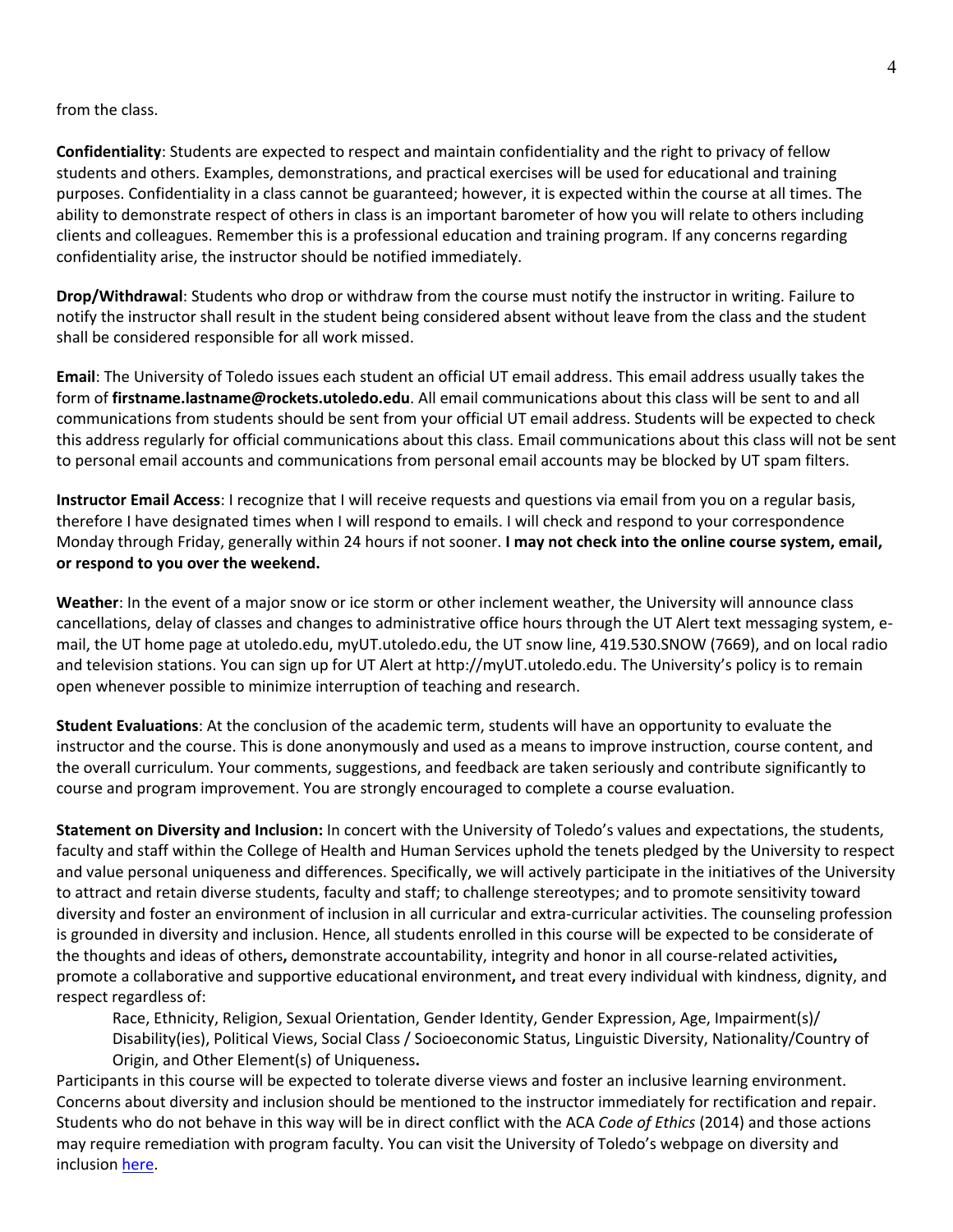**Course Changes**: The course schedule, requirements, procedures, content, etc., are subject to change by the instructor once the course is underway. Students will be apprised of any changes by regular class meetings and/or email.

**Grading Policies:** Learners will be assessed in comportment with SLOs. Specific guidelines and grading criteria will be provided with each assignment within this syllabus. Students are expected to complete and submit all assignments by the due date listed in the Course Schedule. Late assignments and make-up tests will not be permitted unless arrangements are discussed and approved well before the required due date. Grades and instructor feedback for each assignment will be posted to the Grade Book within one week after each assignment has been completed. Ask questions as soon as possible if you do not understand an assignment.

#### **The grading scale for this course is as follows:**

| <b>Grading Scale</b> |          |      |               |
|----------------------|----------|------|---------------|
| A                    | 95-100   | C    | 73-75.99      |
| А-                   | 90-94.99 | $C-$ | 70-72.99      |
| B+                   | 86-89.99 | D+   | 66-69.99      |
| B                    | 83-85.99 | D    | 63-65.99      |
| <b>B-</b>            | 80-82.99 | D-   | 60-62.99      |
| $C+$                 | 76-79.99 | F    | 59.99 or less |

### **Assignment Descriptions and Points:**

| <b>Assignments/Assessments</b>                               | Total         |
|--------------------------------------------------------------|---------------|
|                                                              | <b>Points</b> |
| Counseling Skills Clinic and Appraisal (8 at 10 points each) | 80            |
| Skills Recordings (2)                                        | 30            |
| $R1 = 10$ minutes at 10 points                               |               |
| $R2 = 20$ minutes at 20 points                               |               |
| Transcription of Recordings (2)                              | 20            |
| $T1 = 10$ -minute transcription at 10 points (full segment)  |               |
| T2 = 10-minute transcription at 10 points (half segment)     |               |
| Total                                                        | 130           |

**1) Counseling Skills Clinic and Appraisal (8 roleplays at 10 points each = 80 points):** Students will participate in weekly roleplays from 7:40 – 9:25p following lecture (5:45 to 7:30p). Students are expected to attend roleplays each week, on time, and ready to be actively participants in the role of counselor, client, and observer. Each student will roleplay for a specified amount of time each week, which will be announced by the instructor before each clinic. Students will meet in two groups (8 x 8) and arrange into a fishbowl format for skills practice in room HH 2303 (our classroom) and a nearby classroom located in HH. Live supervision and skills appraisal will be conducted by the instructor (Group A) and doctoral graduate assistant (Group B) using the appraisal in Appendix A. As you may notice, there will be 10 role-play sessions and there are only 8 clinics scored. This exists to give students flexibility. For example, if you miss a roleplay, you would not be able to be evaluated on your skills. Skills appraisal will contain multiple components, listed below. Please note that components will scaffold through the semester to reflect increased student competency and knowledge. Students will not script their role-plays; you are expected to be present and attentive in all of your roles in this exercise. **See Appendix A for the Counseling Skills Appraisal Form.**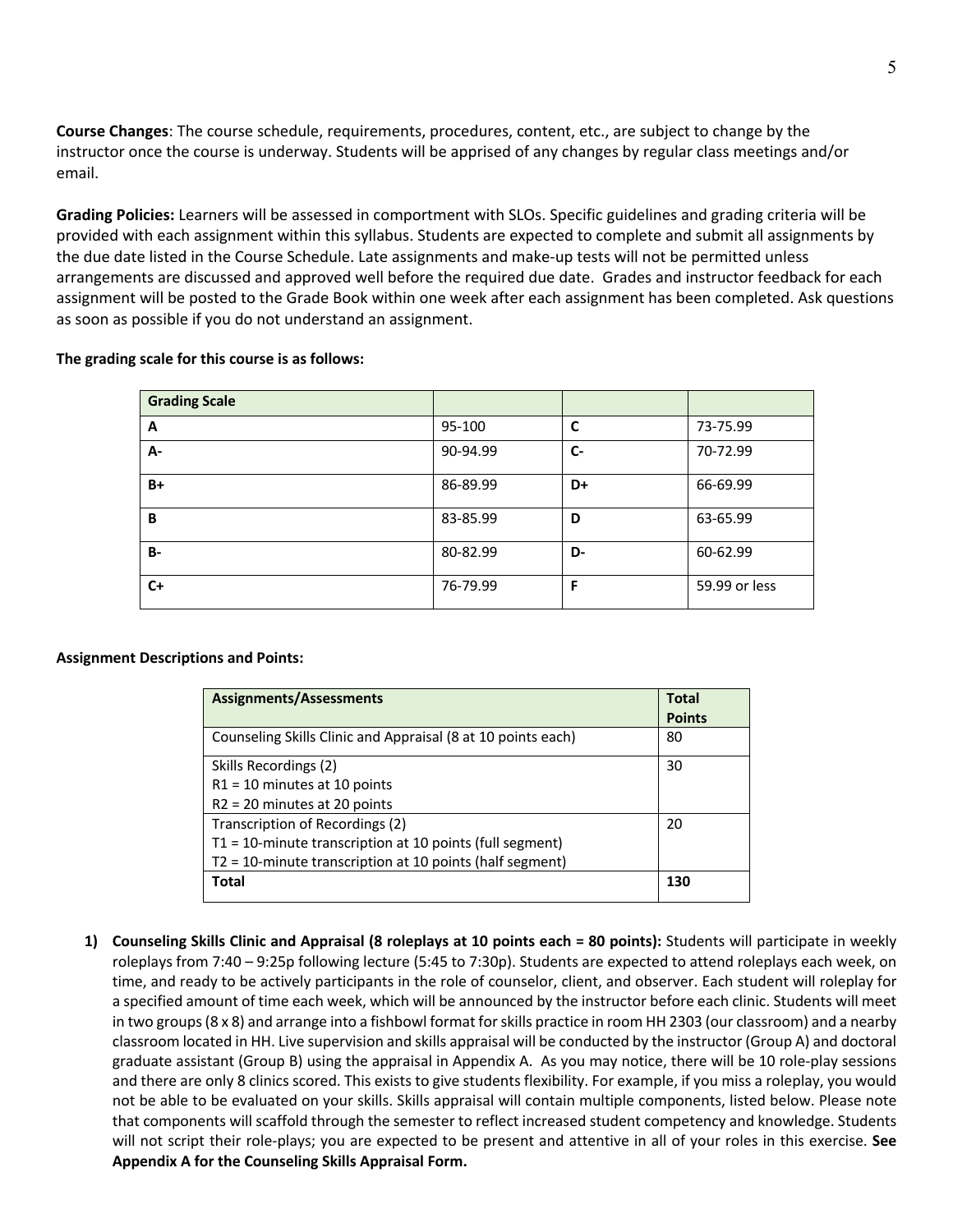- **2) Counseling Skills Recordings (2 recordings at 10 and 20 points = 30 points):** Students are to provide two (2) audiovisual recordings demonstrating microskills with volunteer who will roleplay as a "client". As part of informed consent for volunteer participation, students will explain to volunteers that this activity is for educational and training purposes only and that the instructor and/or graduate assistant will review the recording for student skill evaluation. This must be observed in the recording. Recordings will increase in time from 10 minutes (R1) to 20 minutes (R2). Recordings must be submitted in Blackboard via Echo360 for grading. If adequate demonstration of counseling skills is not observed or does not meet the full-time requirement students may be asked to submit an additional recording for evaluation. **See Appendix B and Appendix C for both recording rubrics.**
- **3) Transcription of Recordings (2 transcripts at 10 points each = 20 points):** Students will turn in two (2) transcripts of 10-minutes of both recordings. These transcripts will show adequate counseling microskills. Students will receive instructor or GA feedback on this transcript; students may be required to revise and resubmit the transcript or complete another transcript to meet the standards of this assignment including not transcribing the full-time required. **See Appendix D for the transcript template.**

| Week           | <b>Date</b> | <b>Topic</b>                                                                                                                           |
|----------------|-------------|----------------------------------------------------------------------------------------------------------------------------------------|
| $\mathbf{1}$   | 1/18        | MLK Day - No Class Meeting                                                                                                             |
| $\overline{2}$ | 1/25        | <b>Introduction to the Course</b><br>Review the syllabus & establish group norms<br>Sup Groups for Clinics<br><b>Readings:</b>         |
|                |             | International Interviewing, Counseling, and Psychotherapy CH 1                                                                         |
| 3              | 2/1         | <b>Readings:</b><br>Ethics, Multicultural Competence, Neuroscience, and Positive Psychology CH 2<br>MSJCCs (See Readings folder in BB) |
| 4              | 2/8         | <b>Readings:</b><br>Attending and Empathy Skills CH 3<br><b>Activities and Assignments:</b>                                            |
|                |             | Clinic 1<br>1)                                                                                                                         |
| 5              | 2/15        | Readings: Observation Skills CH 4                                                                                                      |
|                |             | <b>Activities and Assignments:</b>                                                                                                     |
|                |             | Clinic 2<br>1)                                                                                                                         |
| 6              | 2/22        | Readings: Questions - Opening Communication CH 5                                                                                       |
|                |             | <b>Activities and Assignments:</b>                                                                                                     |
|                |             | Clinic 3<br>1)                                                                                                                         |
| $\overline{7}$ | 3/1         | Readings: Encouraging, Paraphrasing, and Summarizing CH 6                                                                              |
|                |             | <b>Activities and Assignments:</b>                                                                                                     |
|                |             | Clinic <sub>4</sub><br>1)                                                                                                              |
| 8              | 3/8         | Readings: Reflecting Feelings CH 7                                                                                                     |

### **Course Schedule:**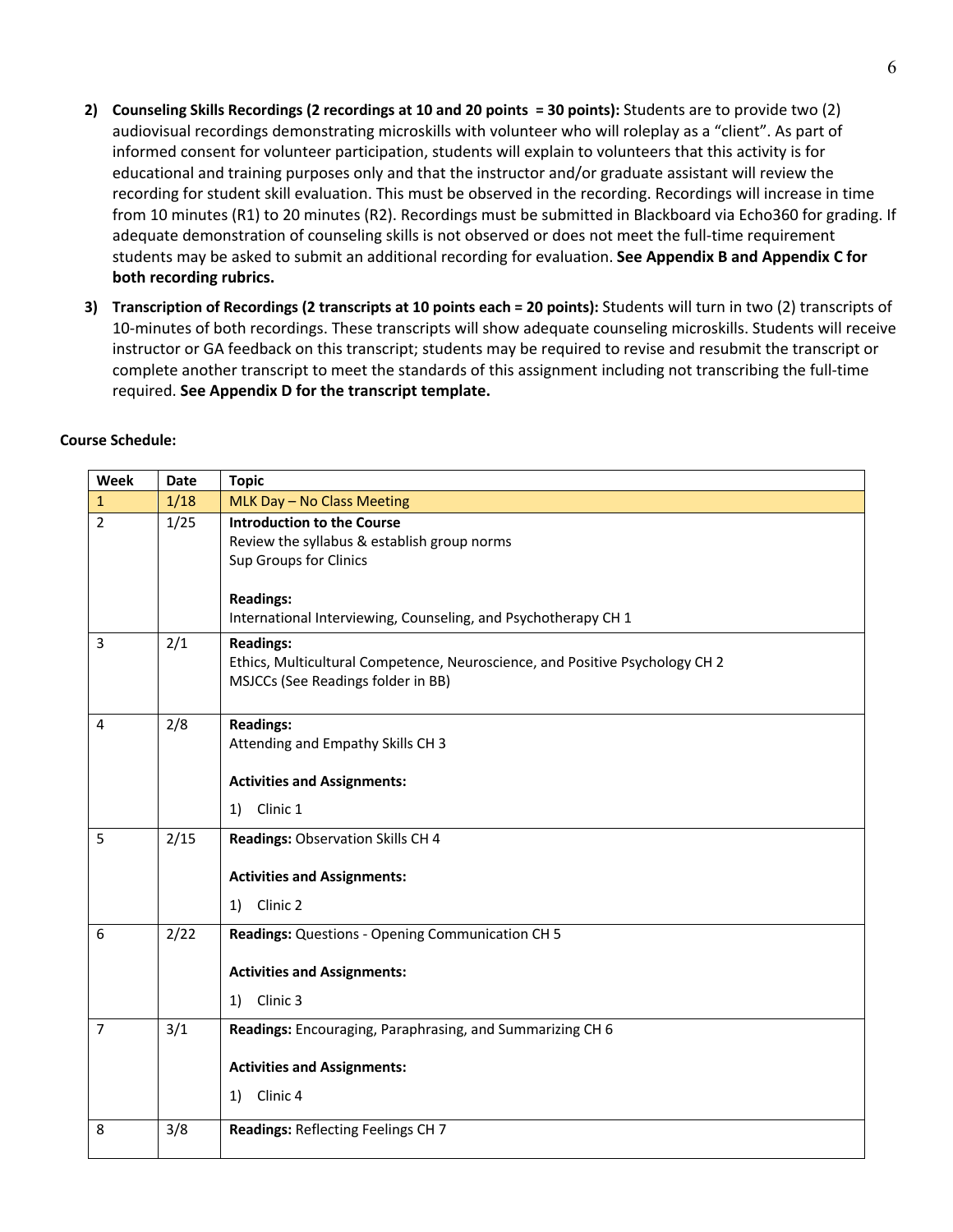|    |      | <b>Activities and Assignments:</b>                                                                              |
|----|------|-----------------------------------------------------------------------------------------------------------------|
|    |      | Clinic 5<br>1)                                                                                                  |
| 9  | 3/15 | Readings: How to Conduct a 5-Stage Counseling Session Using Only Listening Skills CH 8                          |
|    |      | <b>Activities and Assignments:</b>                                                                              |
|    |      | Clinic <sub>6</sub><br>1)                                                                                       |
|    |      | 2)<br>Recording 1 Due by class time today                                                                       |
| 10 | 3/22 | Readings: Focusing the Counseling Session CH 9                                                                  |
|    |      | <b>Activities and Assignments:</b>                                                                              |
|    |      | Clinic <sub>7</sub><br>1)                                                                                       |
|    |      | 2)<br>Transcript 1 due by class time today                                                                      |
| 11 | 3/29 | <b>Instructional Break - No Class Meeting</b>                                                                   |
| 12 | 4/5  | Readings: Empathetic Confrontation CH 10                                                                        |
|    |      | <b>Activities and Assignments:</b>                                                                              |
|    |      | 1) Clinic 8                                                                                                     |
| 13 | 4/12 | Readings: Reflection of Meaning and Interpretation CH 11                                                        |
|    |      |                                                                                                                 |
|    |      | <b>Activities and Assignments:</b>                                                                              |
|    |      | 1) Clinic 9                                                                                                     |
| 14 | 4/19 | Readings: Action Skills for Building Resilience and Managing Stress CH 12                                       |
|    |      | Article: Hinkle (2014). Population-based Mental health facilitation (MFH): A grassroots strategy<br>that works. |
|    |      |                                                                                                                 |
|    |      | <b>Activities and Assignments:</b>                                                                              |
|    |      | Clinic 10 (final clinic)<br>1)                                                                                  |
|    |      | Recording 2 due by class time today<br>2)                                                                       |
| 15 | 4/26 | Readings: Counseling Theory and Personal Style CH 13 &                                                          |
|    |      | Skill Integration, Determining Personal Style, and Transcendence CH 14                                          |
|    |      | <b>Activities and Assignments:</b>                                                                              |
|    |      | Transcript 2 due by class time today<br>1)                                                                      |
| 16 | 5/3  | Finals Week - No Class Meeting                                                                                  |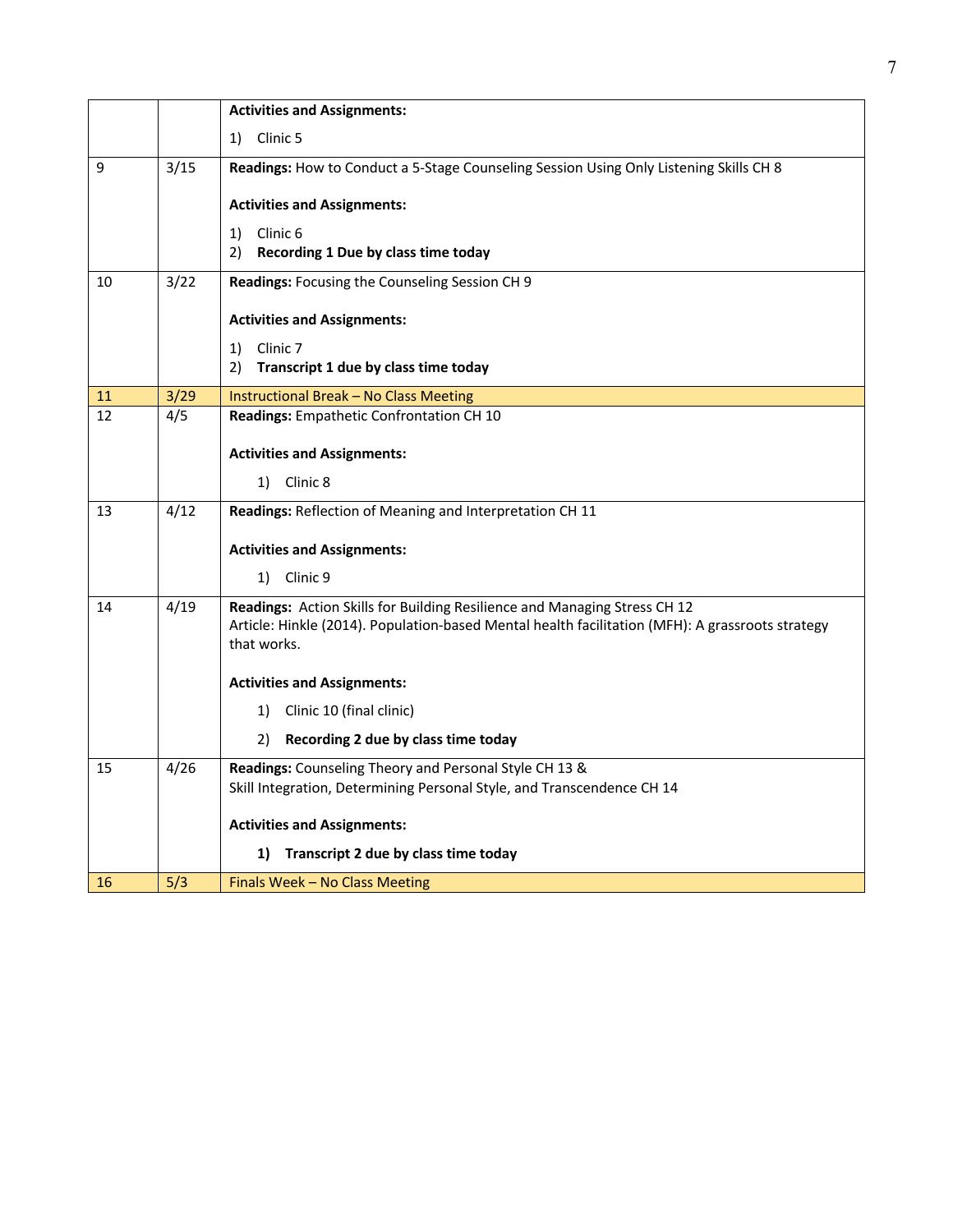## **Appendix A: Counseling Skills Appraisal Form – COUN 5180**

**Student:** \_\_\_\_\_\_\_\_\_\_\_\_\_\_\_\_\_\_\_\_ **Date: \_\_\_\_\_\_\_\_\_\_\_\_\_** 

**Clinic # \_\_\_\_\_\_\_\_**

### **Rating Scale:**

**1** = Unsatisfactory – not demonstrating skill – no self-awareness

- **2** = Not Demonstrating skills but aware of the problem
- **3** = Skill Demonstrated but requires refinement

**4** = Satisfactory Skill Demonstration

**NA** = Not Applicable - not demonstrated in this session

| Core Area                            | <b>Counseling Skill</b>                                                                          | Rating |
|--------------------------------------|--------------------------------------------------------------------------------------------------|--------|
| <b>Attending Skills</b><br>1.        |                                                                                                  |        |
|                                      | Visual: appropriate breaks in eye contact culturally<br>a.<br>appropriate use of eye contact.    |        |
|                                      | Vocal Qualities: vocal tone and rate.<br>b.                                                      |        |
|                                      | Verbal Tracking: stayed with the client's story; did not<br>c.<br>change the subject.            |        |
|                                      | d.<br>Body Language & facial expression: appeared attentive<br>and authentic.                    |        |
|                                      | Empathy: verbal and nonverbal expressions.<br>e.                                                 |        |
| <b>Observation Skills</b><br>2.      |                                                                                                  |        |
|                                      | Used client key words.<br>a.                                                                     |        |
|                                      | Explored incongruencies in verbal and nonverbal<br>b.<br>behavior in a culturally sensitive way. |        |
| <b>Questions</b><br>3.               |                                                                                                  |        |
|                                      | Uses open questions to elicit client dialogue.<br>a.                                             |        |
|                                      | b.<br>Limited use of closed questions unless necessary.                                          |        |
|                                      | Limited use of Why and How did that make you feel<br>c.<br>questions.                            |        |
| <b>Active Listening Skills</b><br>4. |                                                                                                  |        |
|                                      | Encouragers<br>a.                                                                                |        |
|                                      | Paraphrase<br>b.                                                                                 |        |
|                                      | Summarizing<br>c.                                                                                |        |
| <b>Reflective Skills</b><br>5.       |                                                                                                  |        |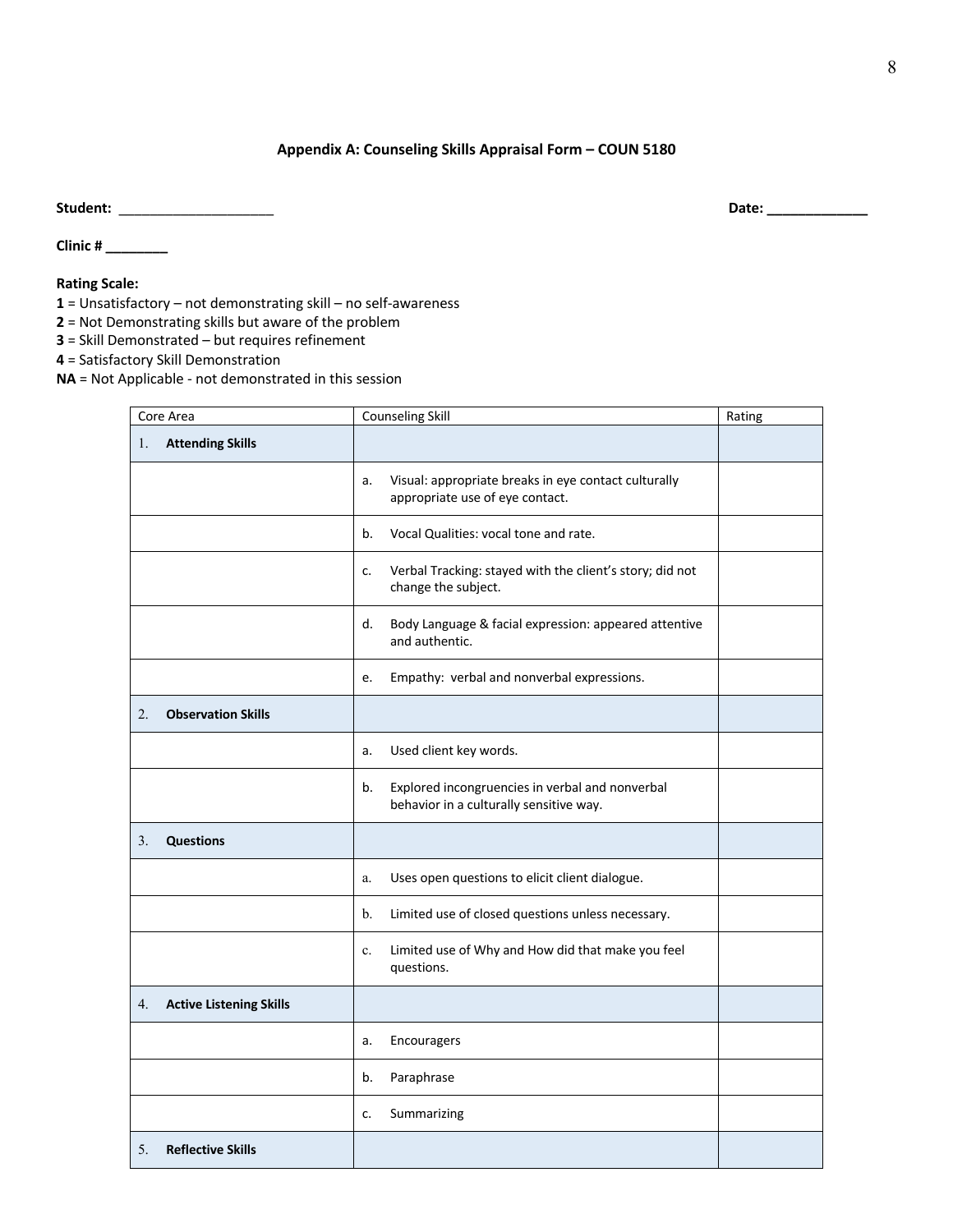|    |                                 | a. | <b>Reflection of Feeling</b>                                                                                         |  |
|----|---------------------------------|----|----------------------------------------------------------------------------------------------------------------------|--|
|    |                                 | b. | <b>Reflection of Meaning</b>                                                                                         |  |
| 6. | <b>Empathic Confrontation</b>   |    |                                                                                                                      |  |
|    |                                 | a. | Addresses incongruities, mixed messages, and conflict<br>(verbal and nonverbal) for client exploration.              |  |
| 7. | <b>Silence</b>                  |    |                                                                                                                      |  |
|    |                                 | a. | Tolerates silence.                                                                                                   |  |
|    |                                 | b. | Allows client to break silence.                                                                                      |  |
| 8. | <b>Multicultural Competence</b> |    |                                                                                                                      |  |
|    |                                 | a. | Uses immediacy to acknowledge and explore cultural<br>differences and similarities in the counselor-client dyad.     |  |
|    |                                 | b. | Identifies and explores culture and socioenvironmental<br>factors affecting clients' presenting situation or concern |  |
| 9. | <b>Receptivity to Feedback</b>  |    |                                                                                                                      |  |
|    |                                 | a. | Accepts feedback from peers and supervisor.                                                                          |  |
|    |                                 | b. | Incorporates feedback into sessions.                                                                                 |  |

**2. \_\_\_\_\_\_\_\_\_\_\_\_\_\_\_\_\_\_\_\_\_\_\_\_\_\_\_\_\_\_\_\_\_\_\_\_\_\_\_\_\_\_\_\_\_\_\_\_\_\_\_\_\_\_\_\_\_\_\_\_\_\_\_\_\_\_\_\_\_\_\_\_\_\_\_\_\_\_\_\_\_\_**

List 1 to 2 goals for next clinic:

**1. \_\_\_\_\_\_\_\_\_\_\_\_\_\_\_\_\_\_\_\_\_\_\_\_\_\_\_\_\_\_\_\_\_\_\_\_\_\_\_\_\_\_\_\_\_\_\_\_\_\_\_\_\_\_\_\_\_\_\_\_\_\_\_\_\_\_\_\_\_\_\_\_\_\_\_\_\_\_\_\_\_\_**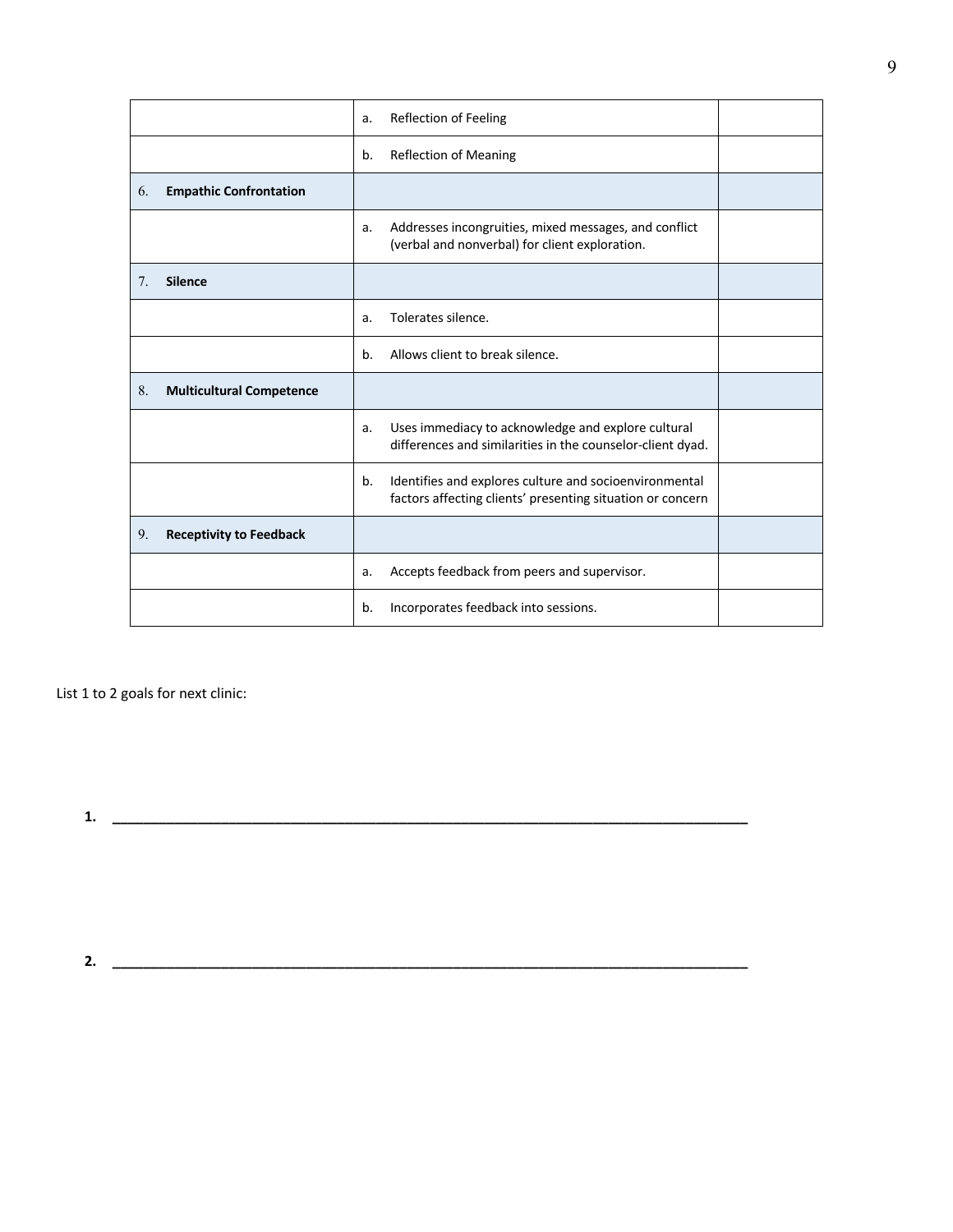# **Appendix B: Recording 1 Rubric – COUN 5180**

| Criteria                                                                                                                                                                                                                                                                                | Unsatisfactory:<br>Skill(s) are absent or used<br>inappropriately.                                                                                                                                          | Skill(s) Not Demonstrated<br>but has some self-<br>awareness.                                                                                                                                                                                                       | Skill(s) are<br>Demonstrated but<br>require refinement.                                                                                                                               | Skills are Satisfactorily<br>Demonstrated.                                                                                                                                                                                            |    |
|-----------------------------------------------------------------------------------------------------------------------------------------------------------------------------------------------------------------------------------------------------------------------------------------|-------------------------------------------------------------------------------------------------------------------------------------------------------------------------------------------------------------|---------------------------------------------------------------------------------------------------------------------------------------------------------------------------------------------------------------------------------------------------------------------|---------------------------------------------------------------------------------------------------------------------------------------------------------------------------------------|---------------------------------------------------------------------------------------------------------------------------------------------------------------------------------------------------------------------------------------|----|
| <b>Informed Consent: The</b><br>student provided<br>informed consent<br>regarding the use of this<br>recording for educational<br>and training purposes.<br>The student clearly<br>discussed confidentiality<br>and its exceptions.                                                     | There is no mention of informed<br>consent or confidentiality and its<br>exceptions.                                                                                                                        | Informed consent and<br>confidently are briefly<br>mentioned however it is<br>unclear. Student did not<br>invite client questions<br>and/or assess for<br>comprehension about<br>informed consent and<br>confidentiality.                                           | Informed consent<br>and confidentiality<br>are adequately<br>explained in<br>session. The<br>student invited<br>client questions<br>about informed<br>consent and<br>confidentiality. | Informed consent and<br>confidentiality are<br>clearly explained in the<br>session. The student<br>invited client questions<br>and assessed for<br>comprehension from<br>the client about<br>informed consent and<br>confidentiality. | /1 |
| <b>Attending and Empathy</b><br><b>Skills: The student</b><br>demonstrates culturally<br>appropriate verbal<br>following, visuals, vocal<br>quality, body language,<br>facial expression, and<br>basic empathy statements<br>to support rapport and<br>the therapeutic<br>relationship. | Attending and empathy skills are not<br>demonstrated in session or the<br>attending skills and empathy are<br>misused in the session.                                                                       | Attending and empathy<br>skills are not adequately<br>demonstrated in session.<br>Skills are used in a way<br>that is subtractive from<br>the session.                                                                                                              | Attending and<br>empathy skills are<br>adequately<br>demonstrated in<br>session in manner<br>that supports the<br>client and their<br>story.                                          | Attending and<br>empathy skills are<br>clearly demonstrated<br>in session in a manner<br>that is additive to the<br>session and culturally<br>appropriate for the<br>client.                                                          | /2 |
| <b>Questions: The student</b><br>demonstrates the use of<br>culturally appropriate<br>open questions to<br>facilitate exploration of<br>the client's worldview and<br>concerns. Closed<br>questions are used to<br>gather specific<br>information.                                      | Questions are misused in session in a<br>way that impedes rapport between<br>the counseling and client and<br>interferes with the client's ability to<br>explore their narrative or presenting<br>consents. | Closed questions were<br>primarily used in session,<br>which significantly limited<br>the client's opportunity to<br>freely dialogue and<br>explore in session. The<br>student was observed to<br>be the primary talker in<br>session.                              | Open and closed<br>questions were<br>appropriately used<br>in a balanced and<br>facilitative way in<br>session. Student<br>and client talking<br>was balanced.                        | Open and closed<br>questions were used in<br>session, with the<br>emphasis on open<br>questions, to promote<br>client exploration. The<br>client was the primary<br>talker in session.                                                | /2 |
| <b>Reflecting Content--</b><br>Encouraging,<br>Paraphrasing, &<br>Summarizing: The student<br>reflects content in session<br>through verbal and<br>nonverbal encouragers,<br>paraphrasing, and<br>summarizing.                                                                          | Reflecting content is not<br>demonstrated in session or is<br>misused in session in a way that is<br>subtractive from the client and their<br>narrative.                                                    | Encouragers were used in<br>a way that could be<br>distracting to the client or<br>interruptive to the<br>narrative. Paraphrasing<br>was verbose or parroting<br>in nature. Summarizing<br>was verbose and did not<br>adequately capture the<br>client's narrative. | Reflecting content<br>was used<br>adequately in<br>session in a way<br>that prompted the<br>client to continue<br>sharing their<br>narrative.                                         | Reflecting content was<br>used in such a way<br>that was additive to<br>session. The client<br>expanded on their<br>story. The student<br>checked for accuracy<br>with the client.                                                    | /2 |
| Reflection of Feeling: The<br>student reflects the<br>affective components of<br>the client's narrative. The<br>students reflect feeling to<br>validate and accurately<br>empathize with clients.                                                                                       | Reflection of feeling is not<br>demonstrated or is misused in<br>session.                                                                                                                                   | Reflection of feeling was<br>used inaccurately (e.g.,<br>overshooting or<br>undershooting) and was<br>subtractive to the client<br>and the therapeutic<br>relationship.                                                                                             | Reflection of<br>feeling was used<br>adequately in<br>session and in a<br>way that validated<br>the client.                                                                           | Reflection of feelings<br>was clearly and<br>accurately<br>demonstrated in<br>session in a way that<br>was validating and<br>additive to the client.<br>m                                                                             | /2 |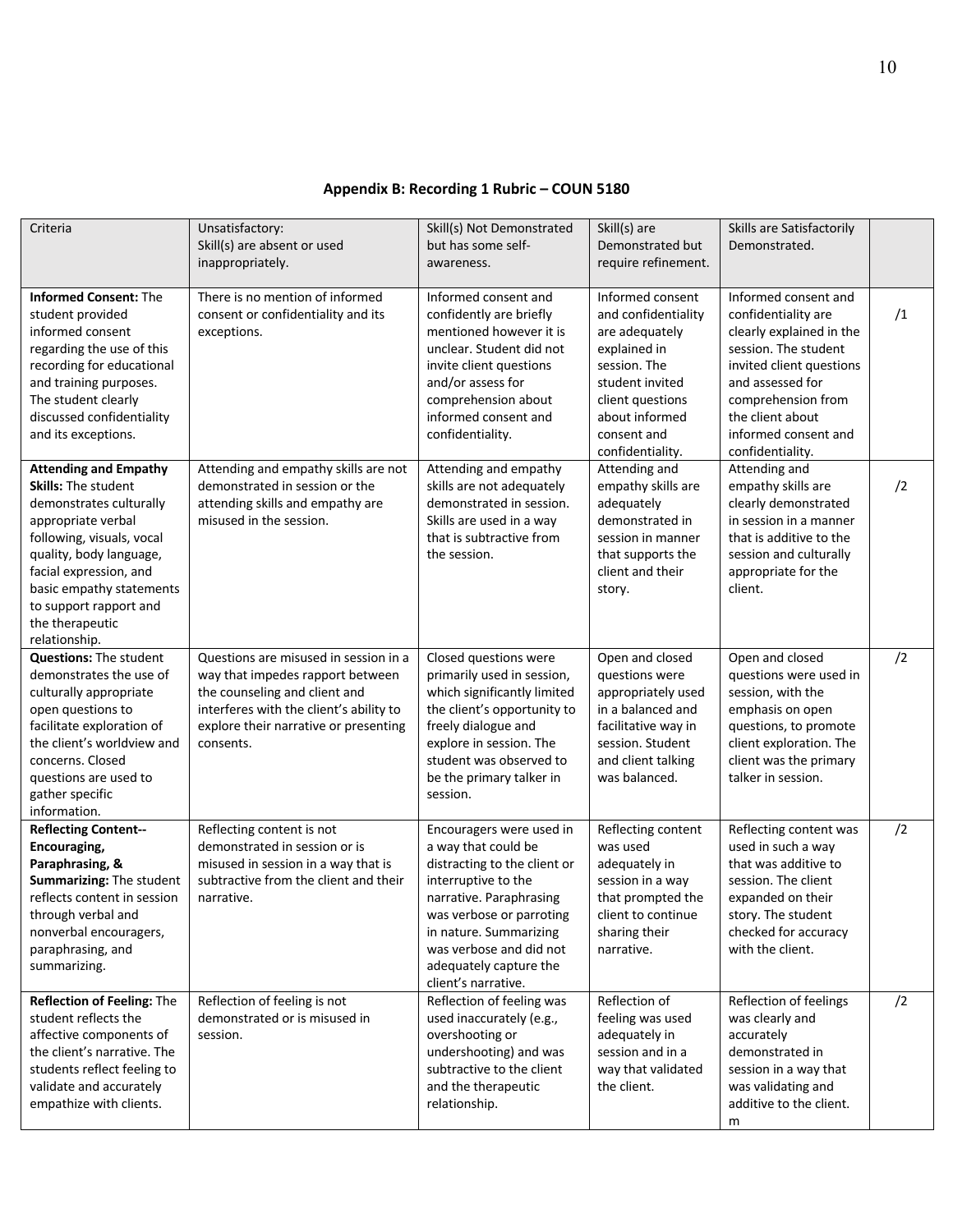| <b>Duration of Role Play:</b> | The student did not complete the  | (null) | (null) | The student         |     |
|-------------------------------|-----------------------------------|--------|--------|---------------------|-----|
| The student completed         | 10-minute requirement or exceeded |        |        | completed the 10-   |     |
| the 10-minute                 | the requirement.                  |        |        | minute recording as |     |
| requirement.                  |                                   |        |        | instructed.         |     |
| <b>Total points</b>           |                                   |        |        |                     | /10 |

# **Appendix C: Recording 2 Rubric – COUN 5180**

| Criteria                                                                                                                                                                                                                                                                   | Unsatisfactory:<br>Skill(s) are absent or used<br>inappropriately.                                                                                                                                          | Skill(s) Not Demonstrated<br>but has some self-<br>awareness.                                                                                                                                                                                                       | Skill(s) are<br>Demonstrated but<br>require<br>refinement.                                                                                                                            | Skills are Satisfactorily<br>Demonstrated.                                                                                                                                                                                            |    |
|----------------------------------------------------------------------------------------------------------------------------------------------------------------------------------------------------------------------------------------------------------------------------|-------------------------------------------------------------------------------------------------------------------------------------------------------------------------------------------------------------|---------------------------------------------------------------------------------------------------------------------------------------------------------------------------------------------------------------------------------------------------------------------|---------------------------------------------------------------------------------------------------------------------------------------------------------------------------------------|---------------------------------------------------------------------------------------------------------------------------------------------------------------------------------------------------------------------------------------|----|
| <b>Informed Consent: The student</b><br>provided informed consent<br>regarding the use of this<br>recording for educational and<br>training purposes.<br>The student clearly discussed<br>confidentiality and its<br>exceptions.                                           | There is no mention of informed<br>consent or confidentiality and its<br>exceptions.                                                                                                                        | Informed consent and<br>confidently are briefly<br>mentioned however it is<br>unclear. Student did not<br>invite client questions<br>and/or assess for<br>comprehension about<br>informed consent and<br>confidentiality.                                           | Informed consent<br>and confidentiality<br>are adequately<br>explained in<br>session. The<br>student invited<br>client questions<br>about informed<br>consent and<br>confidentiality. | Informed consent and<br>confidentiality are<br>clearly explained in the<br>session. The student<br>invited client questions<br>and assessed for<br>comprehension from<br>the client about<br>informed consent and<br>confidentiality. | /1 |
| <b>Attending and Empathy Skills:</b><br>The student demonstrates<br>culturally appropriate verbal<br>following, visuals, vocal quality,<br>body language, facial<br>expression, and basic empathy<br>statements to support rapport<br>and the therapeutic<br>relationship. | Attending and empathy skills are<br>not demonstrated in session or the<br>attending skills and empathy are<br>misused in the session.                                                                       | Attending and empathy<br>skills are not adequately<br>demonstrated in session.<br>Skills are used in a way<br>that is subtractive from<br>the session.                                                                                                              | Attending and<br>empathy skills are<br>adequately<br>demonstrated in<br>session in manner<br>that supports the<br>client and their<br>story.                                          | Attending and empathy<br>skills are clearly<br>demonstrated in<br>session in a manner<br>that is additive to the<br>session and culturally<br>appropriate for the<br>client.                                                          | /2 |
| <b>Questions: The student</b><br>demonstrates the use of<br>culturally appropriate<br>open questions to facilitate<br>exploration of the client's<br>worldview and concerns.<br>Closed questions are used to<br>gather specific information.                               | Questions are misused in session<br>in a way that impedes rapport<br>between the counseling and client<br>and interferes with the client's<br>ability to explore their narrative or<br>presenting consents. | Closed questions were<br>primarily used in session,<br>which significantly<br>limited the client's<br>opportunity to freely<br>dialogue and explore in<br>session. The student was<br>observed to be the<br>primary talker in session.                              | Open and closed<br>questions were<br>appropriately used<br>in a balanced and<br>facilitative way in<br>session. Student<br>and client talking<br>was balanced.                        | Open and closed<br>questions were used in<br>session, with the<br>emphasis on open<br>questions, to promote<br>client exploration. The<br>client was the primary<br>talker in session.                                                | /2 |
| <b>Reflecting Content--</b><br>Encouraging, Paraphrasing, &<br>Summarizing: The student<br>reflects content in session<br>through verbal and nonverbal<br>encouragers, paraphrasing, and<br>summarizing.                                                                   | Reflecting content is not<br>demonstrated in session or is<br>misused in session in a way that is<br>subtractive from the client and<br>their narrative.                                                    | Encouragers were used in<br>a way that could be<br>distracting to the client<br>or interruptive to the<br>narrative. Paraphrasing<br>was verbose or parroting<br>in nature. Summarizing<br>was verbose and did not<br>adequately capture the<br>client's narrative. | Reflecting content<br>was used<br>adequately in<br>session in a way<br>that prompted the<br>client to continue<br>sharing their<br>narrative.                                         | Reflecting content was<br>used in such a way that<br>was additive to session.<br>The client expanded on<br>their story. The student<br>checked for accuracy<br>with the client.                                                       | /2 |
| <b>Reflection of Feeling: The</b><br>student reflects the affective<br>components of the client's<br>narrative. The students reflect<br>feeling to validate and<br>accurately empathize with<br>clients.                                                                   | Reflection of feeling is not<br>demonstrated or is misused in<br>session.                                                                                                                                   | Reflection of feeling was<br>used inaccurately (e.g.,<br>overshooting or<br>undershooting) and was<br>subtractive to the client<br>and the therapeutic<br>relationship.                                                                                             | Reflection of<br>feeling was used<br>adequately in<br>session and in a<br>way that validated<br>the client.                                                                           | Reflection of feelings<br>was clearly and<br>accurately<br>demonstrated in<br>session in a way that<br>was validating and<br>additive to the client.                                                                                  | /2 |
| Focusing: The student<br>demonstrated the skill of<br>focusing as evidenced by                                                                                                                                                                                             | Focusing skills were not<br>demonstrated in session.                                                                                                                                                        | Focusing skills were used<br>inaccurately or in a way                                                                                                                                                                                                               | Focusing skills<br>were adequately<br>used in session in a                                                                                                                            | Focusing skills were<br>accurately used in<br>session in a way that                                                                                                                                                                   | /3 |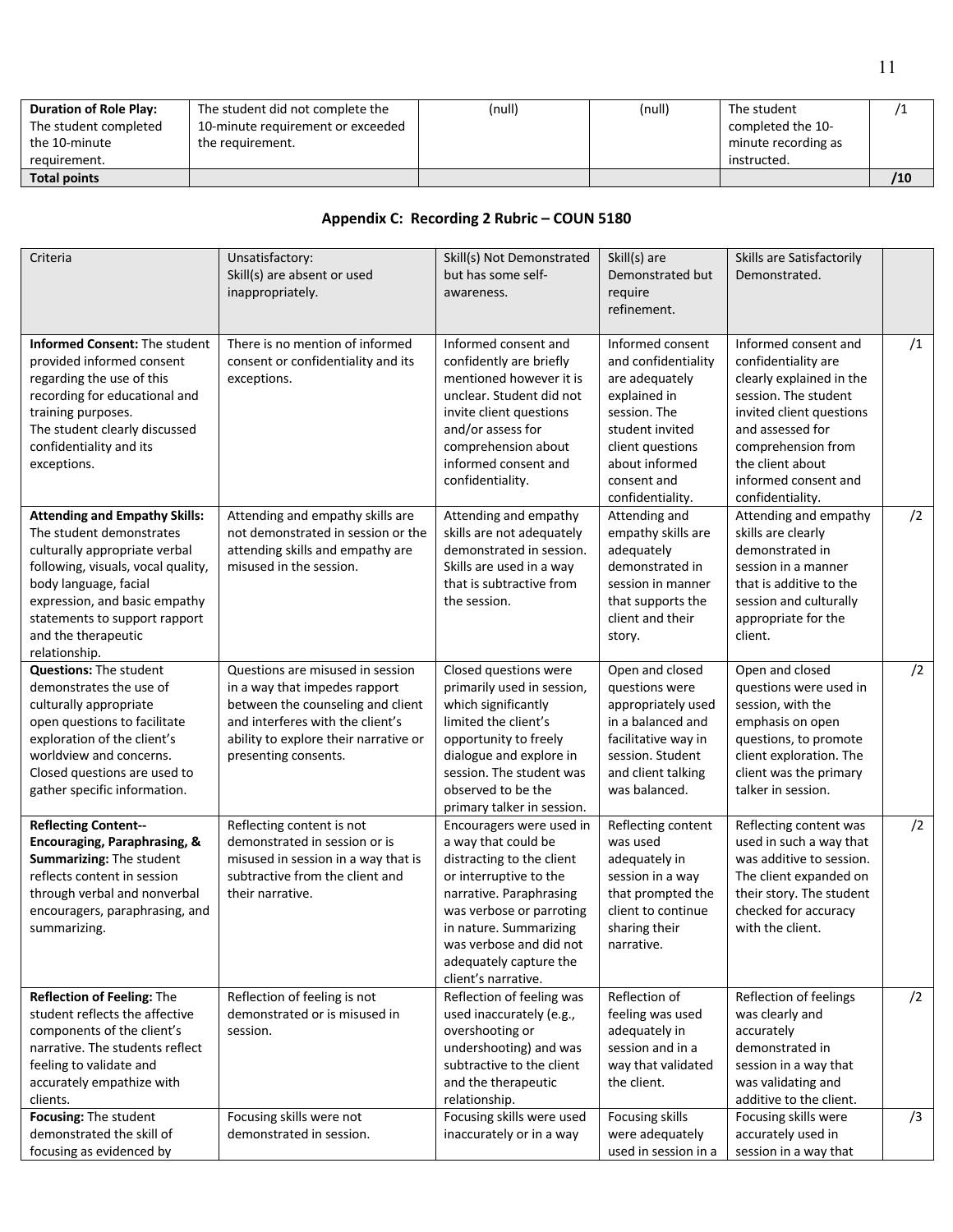| attending to the individual<br>client and the salient<br>cultural/environmental/context<br>and integrated strengths for a<br>positive conclusion.                                                                                                               |                                                                                                   | that subtracted from the<br>session.                                                                                         | way that helped<br>the client<br>understand<br>themselves in<br>relation to others<br>and systems.                                                                                                                                                          | helped the client<br>understand themselves<br>in relation to others and<br>systems, and integrated<br>client resources and<br>strengths within those<br>contexts.                                                                                              |           |
|-----------------------------------------------------------------------------------------------------------------------------------------------------------------------------------------------------------------------------------------------------------------|---------------------------------------------------------------------------------------------------|------------------------------------------------------------------------------------------------------------------------------|-------------------------------------------------------------------------------------------------------------------------------------------------------------------------------------------------------------------------------------------------------------|----------------------------------------------------------------------------------------------------------------------------------------------------------------------------------------------------------------------------------------------------------------|-----------|
| <b>Empathic Confrontation: The</b><br>student gently used<br>confrontation skills to explore<br>incongruities in clients verbal<br>and nonverbal behavior, mixed<br>messages, and conflict to<br>clarify, find solutions in a<br>culturally appropriate manner. | Empathic confrontation was not<br>demonstrated in this session or it<br>was used inappropriately. | Confrontation was used<br>inaccurately or in a way<br>that subtracted from the<br>session.                                   | Confrontation was<br>used adequately in<br>session in a way to<br>explore<br>incongruities in<br>clients verbal and<br>nonverbal<br>behavior, mixed<br>messages, and<br>conflict to clarify,<br>find solutions in a<br>culturally<br>appropriate<br>manner. | Confrontation was used<br>accurate and additive<br>way in session in a way<br>to explore incongruities<br>in clients verbal and<br>nonverbal behavior,<br>mixed messages, and<br>conflict to clarify, find<br>solutions in a culturally<br>appropriate manner. | /3        |
| <b>Reflection of Meaning: The</b><br>student assists the client in<br>deeper understanding<br>significant basic issues such as<br>life purpose and vision and<br>underlying thoughts, feelings,<br>and behavior to find deeper<br>meaning.                      | Reflection of meaning is not<br>demonstrated or is misused in<br>session.                         | Reflection of meaning<br>was used inaccurately<br>(and was subtractive to<br>the client and the<br>therapeutic relationship. | Reflection of<br>meaning was used<br>adequately in<br>session and in a<br>way that<br>supported the<br>client in<br>understanding<br>meaning.                                                                                                               | Reflection of meaning<br>was clearly and<br>accurately<br>demonstrated in<br>session in a way that<br>supported the client in<br>understanding meaning<br>and understanding<br>themselves and others<br>better                                                 | /3        |
| Duration of Role Play: The<br>student completed the 20-<br>minute requirement.                                                                                                                                                                                  | The student did not complete the<br>20-minute requirement or<br>exceeded the requirement.         | (null)                                                                                                                       | (null)                                                                                                                                                                                                                                                      | The student completed<br>the 20-minute<br>recording as instructed.                                                                                                                                                                                             | /2<br>/20 |
| <b>Total points</b>                                                                                                                                                                                                                                             |                                                                                                   |                                                                                                                              |                                                                                                                                                                                                                                                             |                                                                                                                                                                                                                                                                |           |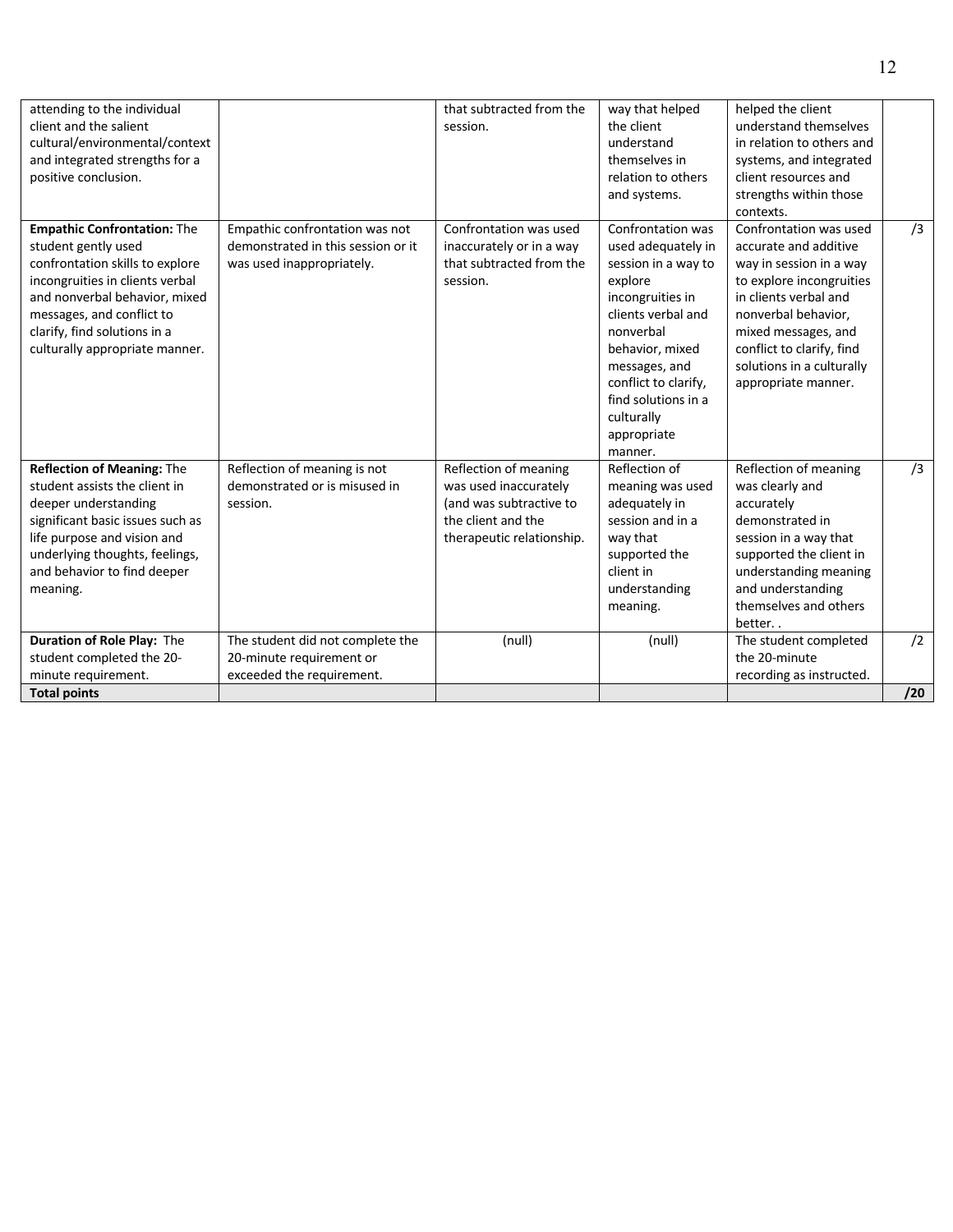# **Appendix D: Transcription Template – COUN 5180**

Student Name:\_\_\_\_\_\_\_\_\_\_\_\_\_\_\_\_\_\_\_\_\_\_\_\_\_\_\_\_\_\_\_\_\_

Client Presenting Concern: \_\_\_\_\_\_\_\_\_\_\_\_\_\_\_\_\_\_\_\_\_\_\_\_\_\_\_\_\_\_\_\_\_

Recording Length in Minutes: \_\_\_\_\_\_\_

| <b>Client Statement</b>                                | <b>Counselor</b><br><b>Verbatim</b>     | <b>Skills</b><br><b>Identification</b>                                                                                      | <b>Student Reflection</b>                                                                                                        |
|--------------------------------------------------------|-----------------------------------------|-----------------------------------------------------------------------------------------------------------------------------|----------------------------------------------------------------------------------------------------------------------------------|
|                                                        | <b>Response</b>                         |                                                                                                                             |                                                                                                                                  |
| <b>Summarize what</b><br>the mock client<br>says here. | Your verbatim<br>response to<br>client. | Label all specific<br>counseling skills<br>you used in your                                                                 | Why did you choose the response/skill<br>that you chose? If you didn't respond as<br>well as you liked, or utilize a microskill, |
| Do not use client's<br>direct quotes.                  | List your exact<br>response.            | verbatim<br>response.<br>For example, if<br>you used a<br>question, specify<br>the type of<br>question (open or<br>closed). | note what skill(s) would have been<br>appropriate to use here.<br>Do this for every row.                                         |
|                                                        |                                         |                                                                                                                             |                                                                                                                                  |
|                                                        |                                         |                                                                                                                             |                                                                                                                                  |
| Add rows as<br>needed.                                 |                                         |                                                                                                                             |                                                                                                                                  |

**1. Identify your strengths in this transcription. What did you do well and feel most confident about with your skill usage?** 

**2. What could you improve on in this transcription? What you need to do to improve in those areas?**